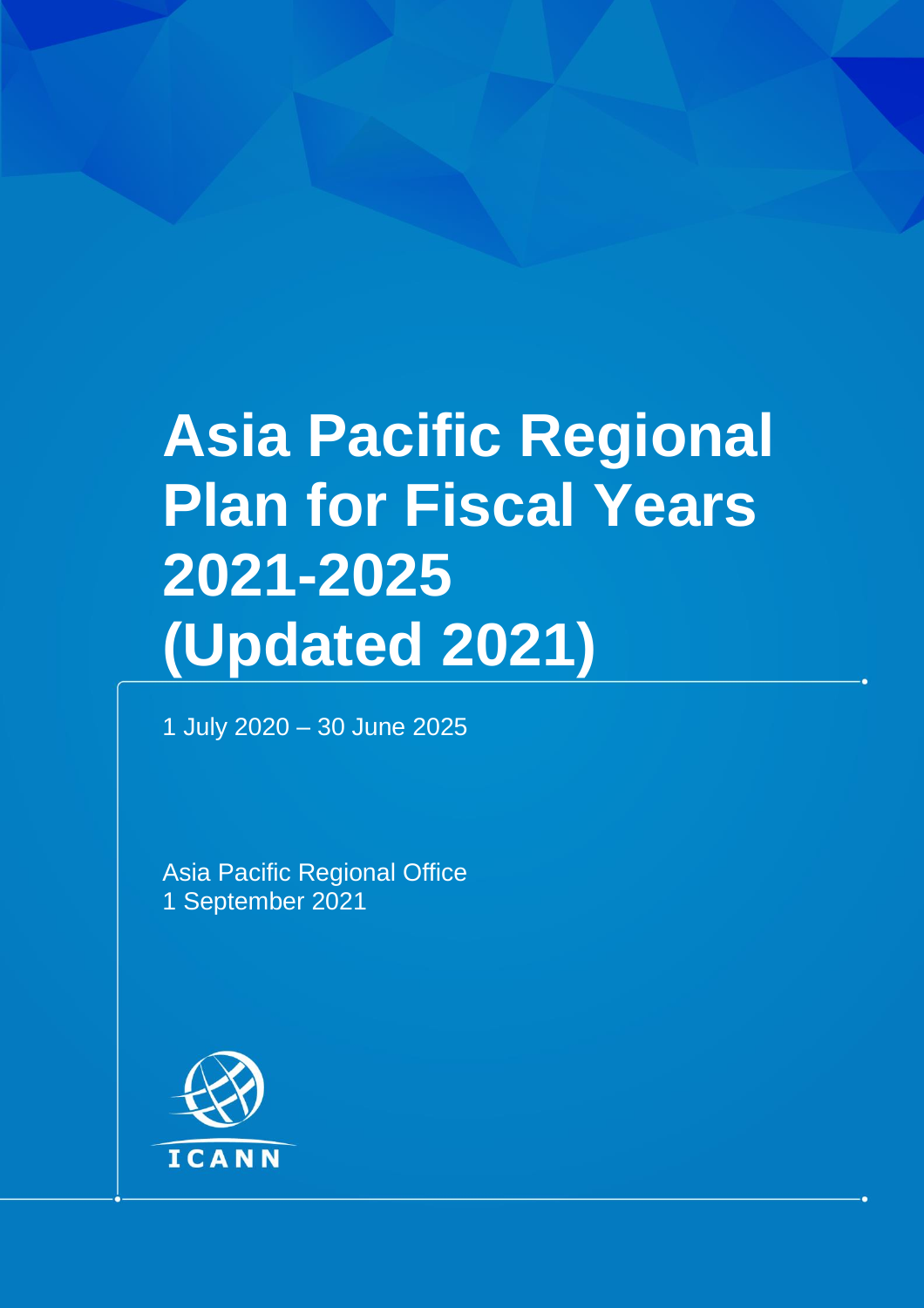## **TABLE OF CONTENTS**

| STRATEGIC OBJECTIVE 2: IMPROVE THE EFFECTIVENESS OF ICANN'S                                                                                                                                             | 3 |
|---------------------------------------------------------------------------------------------------------------------------------------------------------------------------------------------------------|---|
| <b>MULTISTAKEHOLDER MODEL OF GOVERNANCE</b>                                                                                                                                                             | 4 |
| STRATEGIC OBJECTIVE 3: EVOLVE THE UNIQUE IDENTIFIER SYSTEMS IN<br><b>COORDINATION AND COLLABORATION WITH RELEVANT PARTIES TO</b><br><b>CONTINUE TO SERVE THE NEEDS OF THE GLOBAL INTERNET USER BASE</b> | 6 |
| STRATEGIC OBJECTIVE 4: ADDRESS GEOPOLITICAL ISSUES IMPACTING<br><b>ICANN'S MISSION TO ENSURE A SINGLE AND GLOBALLY INTEROPERABLE</b><br><b>INTERNET</b>                                                 |   |

۰.

 $\bullet$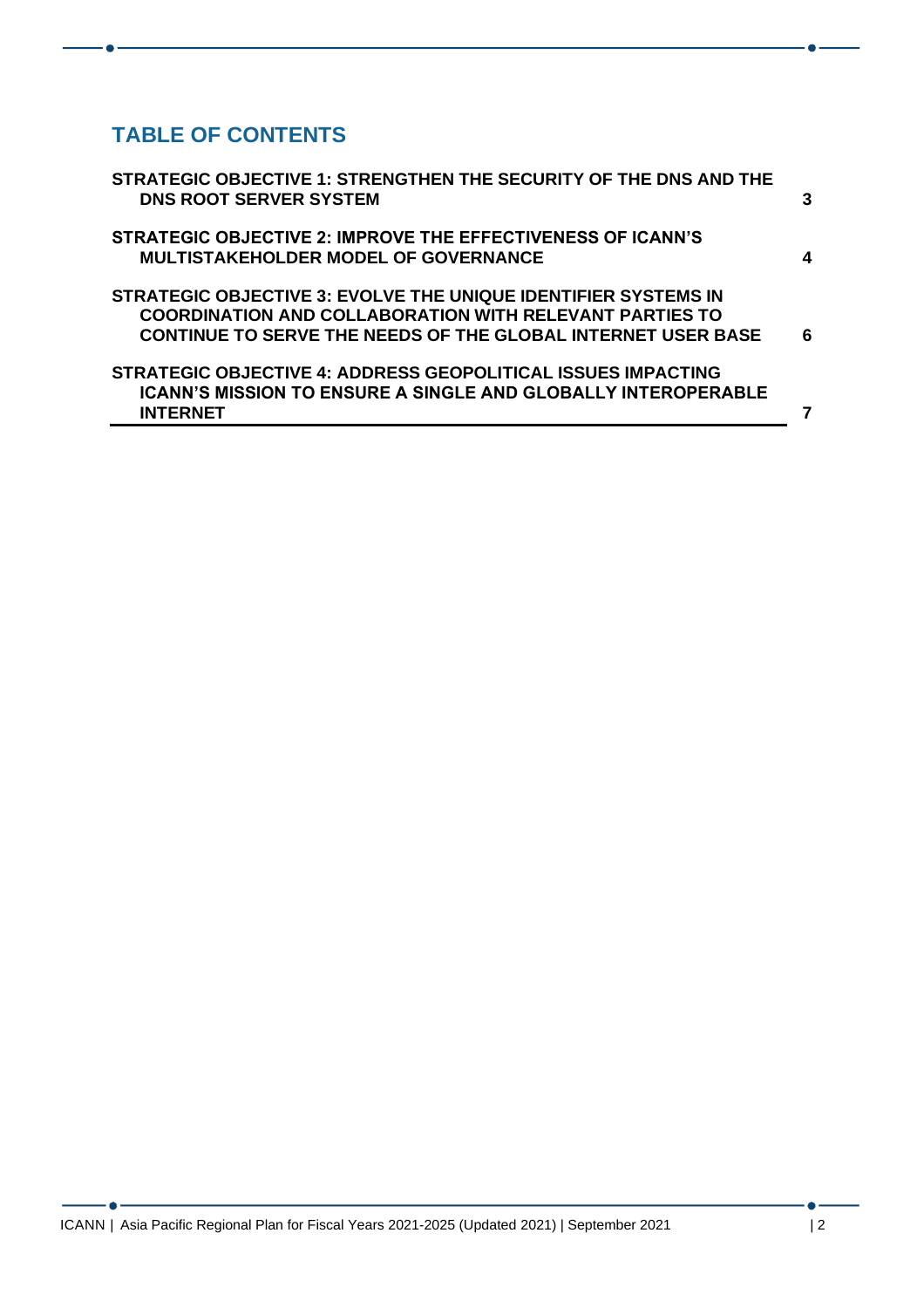|     | <b>Proposed Focused</b><br><b>Strategic Goal (per</b><br><b>ICANN Strategic</b><br>Plan)                                                                                               | <b>Proposed Focused</b><br><b>Engagement</b><br><b>Areas/Activity</b>                                                                                                                                                                                                                         | <b>Envisioned</b><br><b>Outcomes</b>                                                                                                               | <b>Examples of</b><br><b>Outcomes</b>                                                                                                                                                                                                                                                                                                |  |
|-----|----------------------------------------------------------------------------------------------------------------------------------------------------------------------------------------|-----------------------------------------------------------------------------------------------------------------------------------------------------------------------------------------------------------------------------------------------------------------------------------------------|----------------------------------------------------------------------------------------------------------------------------------------------------|--------------------------------------------------------------------------------------------------------------------------------------------------------------------------------------------------------------------------------------------------------------------------------------------------------------------------------------|--|
|     | Strategic Objective 1: Strengthen the security of the DNS and the DNS Root Server<br><b>System</b>                                                                                     |                                                                                                                                                                                                                                                                                               |                                                                                                                                                    |                                                                                                                                                                                                                                                                                                                                      |  |
| 1.1 | Improve the shared<br>responsibility for<br>upholding the security<br>and stability of the<br>DNS by strengthening<br>DNS coordination in<br>partnership with<br>relevant stakeholders | Partner the APAC<br>community to participate in<br>and raise awareness of<br>technical projects such as:<br><b>Identifier Technology</b><br><b>Health Indicators</b><br>(ITHI)<br><b>DNS Abuse Activity</b><br><b>Reporting (DAAR)</b><br><b>DNS Security</b><br><b>Facilitation Function</b> | <b>Greater APAC</b><br>representation in listed<br>projects                                                                                        | List of APAC<br>$\bullet$<br>community members<br>that participated in<br>technical projects<br>E.g. DAAR - TWNIC<br>$\circ$<br>joined in Dec 2019.<br>They are the first<br>ccTLD to partner in<br><b>DAAR</b><br>Opportunities to<br>inform relevant<br>stakeholders at key<br>regional fora as well<br>as established<br>channels |  |
|     |                                                                                                                                                                                        | Explore other technical<br>partnerships with the APAC<br>community                                                                                                                                                                                                                            | Partnerships contribute<br>to the stable and secure<br>operation of the<br>Internet's unique<br>identifier systems within<br>its scope             | List of established<br>$\bullet$<br>technical partnerships<br>E.g. Partnered India's<br>$\circ$<br>NASSCOM (National<br>Association of<br><b>Software and Services</b><br>Companies) to<br>establish a project on<br>technical research<br>(Jun 2019)                                                                                |  |
| 1.2 | <b>Strengthen DNS root</b><br>server operations<br>governance in<br>coordination with the<br><b>DNS</b> root server<br>operators                                                       | Communicate through<br>established channels and<br>participate in key platforms<br>such as regional/local fora<br>to raise awareness on the<br>evolving root server system<br>and how the DNS works                                                                                           | Regional community<br>informed of the evolving<br>root server system and<br>how the DNS works                                                      | Opportunities to inform<br>relevant stakeholders at<br>key regional fora as well<br>as established channels                                                                                                                                                                                                                          |  |
|     |                                                                                                                                                                                        | Grow a network with<br>relevant stakeholders in the<br>region, such as partnering<br>members of the Root<br><b>Server System Governance</b><br><b>Working Group, to</b><br>contribute to the<br>governance and technical<br>evolution of DNS root<br>server operations and<br>services        | Network of relevant<br>stakeholders is<br>informed, and where<br>possible, participate in<br>discussions of the RSS<br>Governance Working<br>Group | Number of interested<br>stakeholders who are<br>part of the network<br>Opportunities to<br>actively inform<br>network on<br>discussions                                                                                                                                                                                              |  |

 $\bullet$  -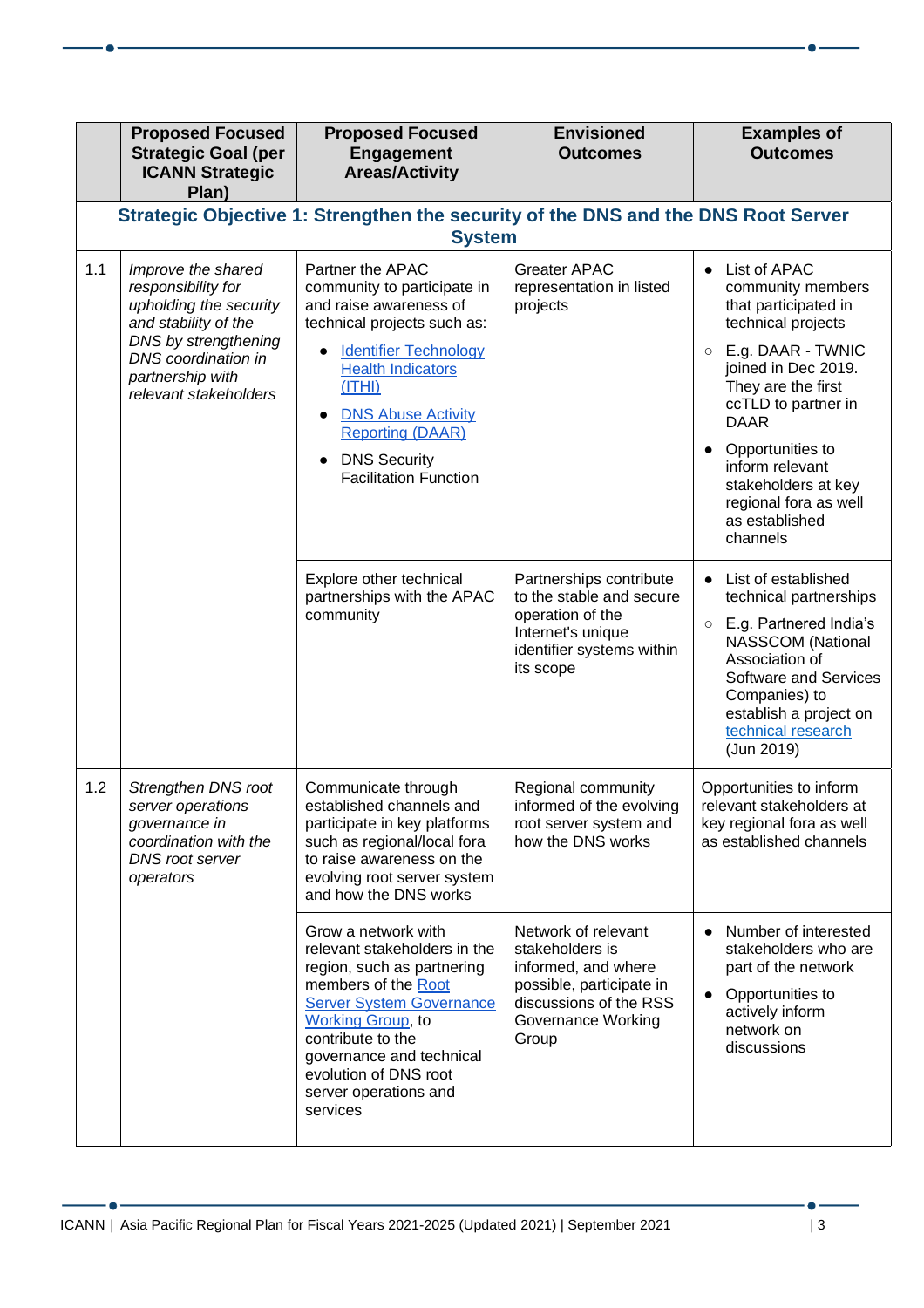|     | <b>Proposed Focused</b><br><b>Strategic Goal (per</b><br><b>ICANN Strategic</b><br>Plan)                                                             | <b>Proposed Focused</b><br><b>Engagement</b><br><b>Areas/Activity</b>                                                                                                                                                                                               | <b>Envisioned</b><br><b>Outcomes</b>                                                                                                                                                                                                            | <b>Examples of</b><br><b>Outcomes</b>                                                                                                                                                                                  |  |
|-----|------------------------------------------------------------------------------------------------------------------------------------------------------|---------------------------------------------------------------------------------------------------------------------------------------------------------------------------------------------------------------------------------------------------------------------|-------------------------------------------------------------------------------------------------------------------------------------------------------------------------------------------------------------------------------------------------|------------------------------------------------------------------------------------------------------------------------------------------------------------------------------------------------------------------------|--|
| 1.3 | Identify and mitigate<br>security threats to the<br>DNS through greater<br>engagement with<br>relevant hardware,<br>software, and service<br>vendors | Communicate through<br>established channels and<br>participate in key platforms<br>to enhance knowledge<br>about DNS operations and<br>security, raising awareness<br>of security threats and to<br>promote higher adoption of<br>global open Internet<br>standards | Relevant stakeholders<br>are informed, and thus<br>gain awareness and<br>knowledge about DNS<br>safety and security, as<br>well as global open<br>Internet standards                                                                            | Opportunities to inform<br>relevant stakeholders on<br>aforementioned topics at<br>key regional fora as well<br>as established channels                                                                                |  |
|     |                                                                                                                                                      | Through capacity<br>development, encourage<br>and promote the<br>deployment of <b>DNS</b><br><b>Security Extensions</b><br>(DNSSEC)                                                                                                                                 | <b>Increased DNSSEC</b><br>$\bullet$<br>signing in the region<br>as a result of<br>capacity<br>development efforts<br>Increased<br>$\bullet$<br>collaboration with<br>network operators,<br>particularly ISPs to<br>enable DNSSEC<br>validation | Number of capacity<br>development activities<br>Number of operators<br>signing DNSSEC<br>Number of operators<br>deployed DNSSEC<br>validation                                                                          |  |
|     |                                                                                                                                                      | Install <b>ICANN</b> Managed<br><b>Root Server (IMRS)</b><br><i>instances</i>                                                                                                                                                                                       | Increased number of<br>IMRS instances in the<br>APAC region, resulting<br>in greater resiliency of<br>the DNS root server<br>system within the region                                                                                           | Number of IMRS<br>$\bullet$<br>instances installed<br>E.g. First IMRS<br>$\circ$<br>instance installed in<br>Shanghai, China (Sep<br>2019)<br>Contribute to<br>measurements related<br>to DNS performance<br>in region |  |
|     | Strategic Objective 2: Improve the effectiveness of ICANN's multistakeholder model of<br>governance                                                  |                                                                                                                                                                                                                                                                     |                                                                                                                                                                                                                                                 |                                                                                                                                                                                                                        |  |
| 2.2 | Support and grow<br>active, informed, and<br>effective stakeholder<br>participation                                                                  | Support the APAC<br>community during ICANN<br>readouts and <b>APAC</b> Space                                                                                                                                                                                        | Established a network<br>of stakeholders<br>regularly participating in<br><b>ICANN</b> readouts and<br><b>APAC Space</b>                                                                                                                        | <b>Regular ICANN</b><br>readouts and APAC<br>Space held (list where<br>and when)<br>Number of interested<br>$\bullet$<br>stakeholders who are<br>part of the network                                                   |  |

 $\bullet$ 

part of the network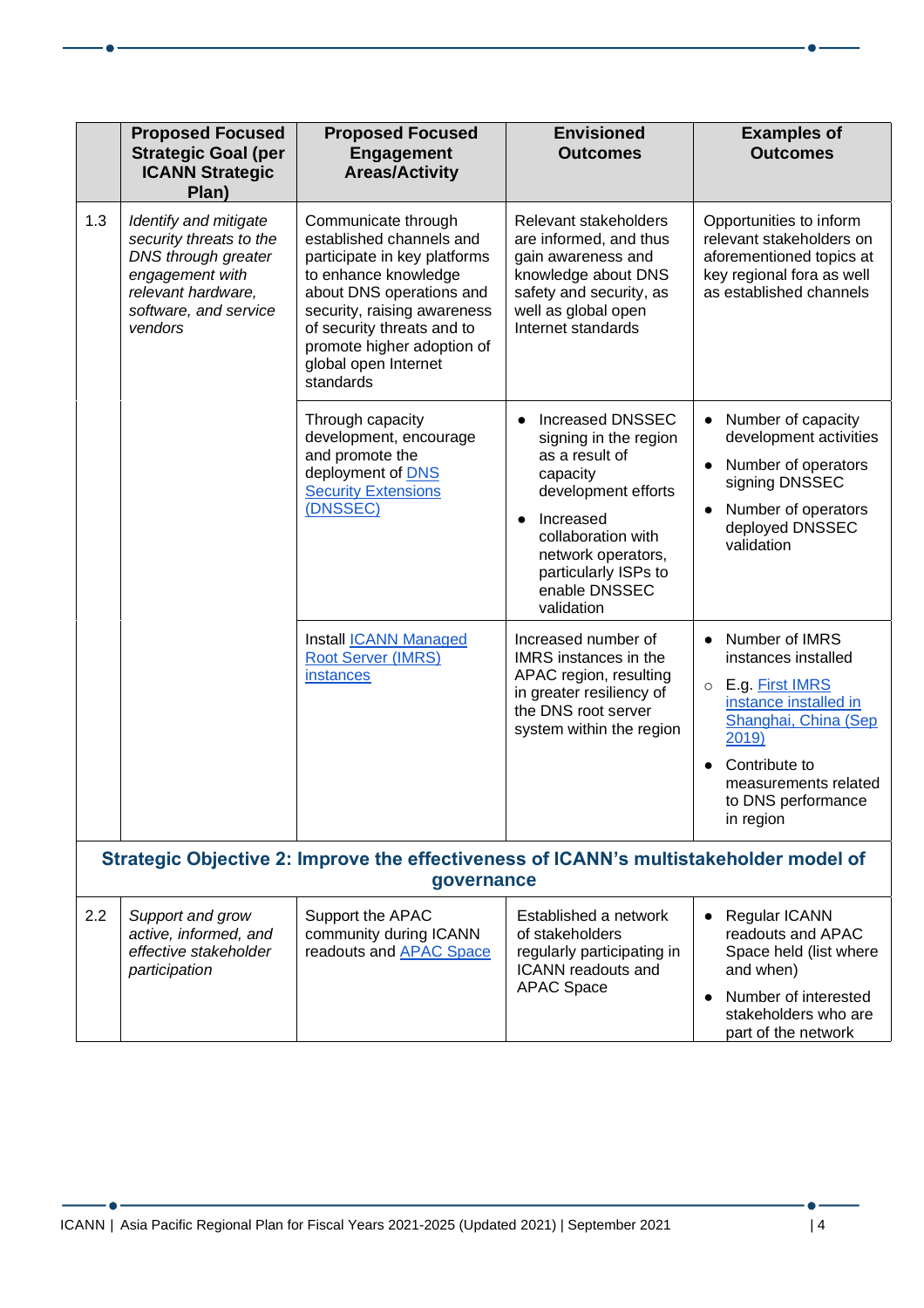|     | <b>Proposed Focused</b><br><b>Strategic Goal (per</b><br><b>ICANN Strategic</b><br>Plan) | <b>Proposed Focused</b><br><b>Engagement</b><br><b>Areas/Activity</b>                                                                          | <b>Envisioned</b><br><b>Outcomes</b>                                                                                                                                                                                                                           | <b>Examples of</b><br><b>Outcomes</b>                                                                                                                                                                                                                                                                             |
|-----|------------------------------------------------------------------------------------------|------------------------------------------------------------------------------------------------------------------------------------------------|----------------------------------------------------------------------------------------------------------------------------------------------------------------------------------------------------------------------------------------------------------------|-------------------------------------------------------------------------------------------------------------------------------------------------------------------------------------------------------------------------------------------------------------------------------------------------------------------|
|     |                                                                                          | Develop a regional<br>mentorship program                                                                                                       | Established<br>mechanism that<br>enhances the<br>knowledge and skill<br>levels of ICANN<br>regulars<br><b>Greater APAC</b><br>representation in<br><b>ICANN</b> leadership<br>roles                                                                            | Number of mentees<br>going on to participate<br>in ICANN including<br>taking up leadership<br>positions                                                                                                                                                                                                           |
|     |                                                                                          | Support regional and local<br>Internet Governance (IG)<br>fora                                                                                 | Regional community<br>is informed about<br>how the Internet<br>works, as well as<br>ICANN and its role in<br>the ecosystem<br>amongst the wider<br><b>APAC community</b><br>Newcomers<br>participate in APAC<br>regional network                               | Opportunities to<br>$\bullet$<br>communicate to<br>relevant stakeholders<br>at regional and local<br>IG fora<br>Number of newcomers<br>joining the regional<br>network                                                                                                                                            |
|     |                                                                                          | Develop youth leaders<br>through the Asia Pacific<br><b>Internet Governance</b><br>Academy (APIGA)                                             | <b>ICANN</b> newcomers<br>demonstrate basic<br>knowledge of the DNS<br>as well as ICANN policy<br>and advisory processes,<br>and increase skill levels<br>by continuing to<br>participate in ICANN<br>and other Internet<br>Governance fora                    | Number of newcomers<br>$\bullet$<br>that continue to<br>participate actively in<br>the Internet<br>Governance space,<br>including the global<br>Internet Governance<br>Forum (IGF), ICANN,<br>APNIC, the IETF, and<br><b>APrIGF</b><br>E.g. 1 in 4 APIGA<br>$\circ$<br>alumni continue to<br>participate actively |
| 2.3 | Sustain and improve<br>openness, inclusivity,<br>accountability, and<br>transparency     | Report on APAC<br>community's participation<br>focusing on leadership<br>positions and participation<br>in PDPs (including public<br>comments) | Meaningful stakeholder<br>participation increases,<br>either through being<br>actively informed or by<br>other demonstrable<br>means such as<br>participation in PDP<br>working groups, taking<br>on leadership positions,<br>or submitting public<br>comments | Number of community<br>members that<br>participate regularly in<br><b>ICANN</b> policymaking<br>and/or take on<br>leadership roles<br>Number of<br>contributions to public<br>comments                                                                                                                            |

 $\bullet$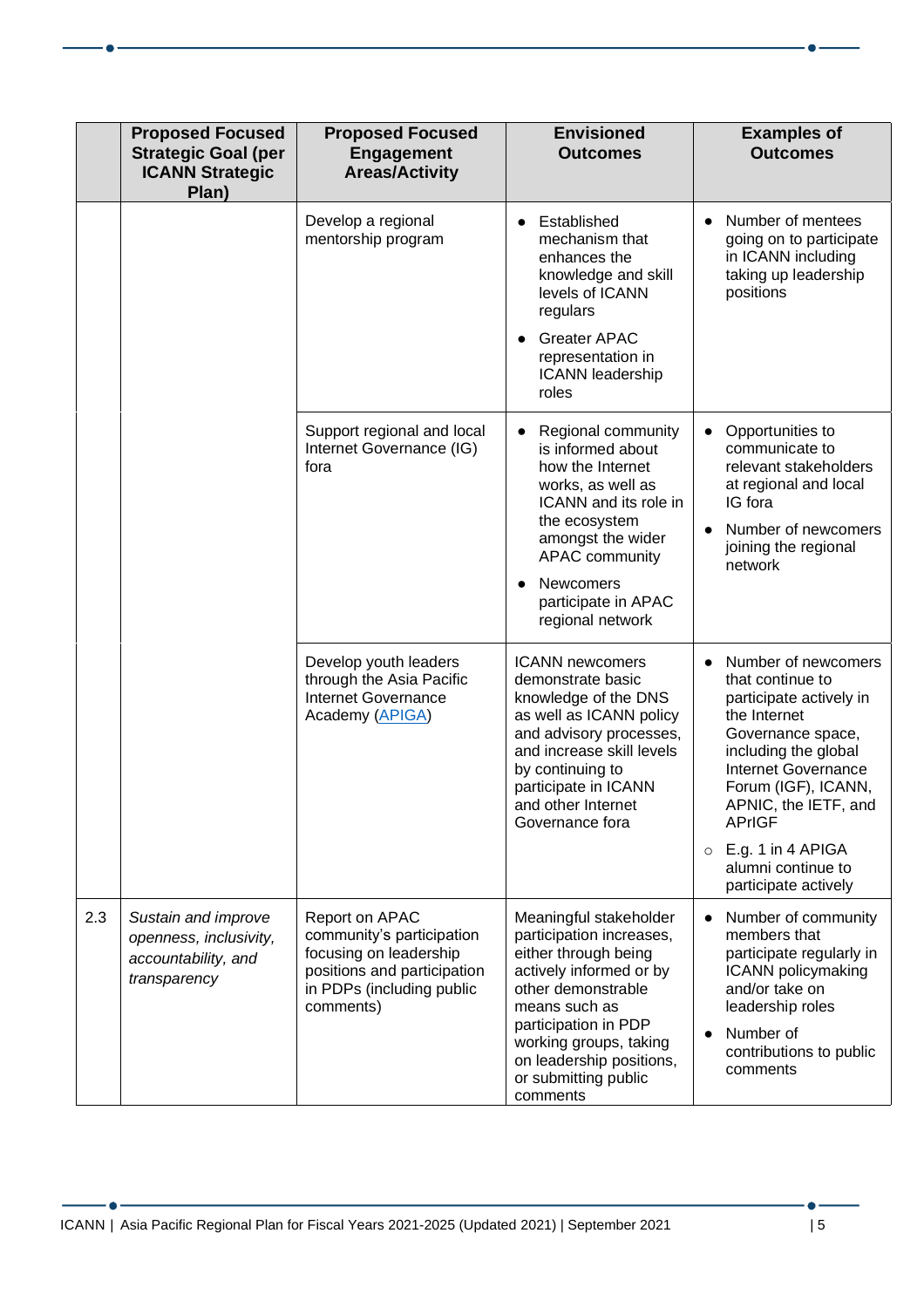|     | <b>Proposed Focused</b><br><b>Strategic Goal (per</b><br><b>ICANN Strategic</b><br>Plan)                                                                                                  | <b>Proposed Focused</b><br><b>Engagement</b><br><b>Areas/Activity</b>                                                                                                                                                                                                                                                                                                                 | <b>Envisioned</b><br><b>Outcomes</b>                                                                                                                                          | <b>Examples of</b><br><b>Outcomes</b>                                                                                                                                         |  |
|-----|-------------------------------------------------------------------------------------------------------------------------------------------------------------------------------------------|---------------------------------------------------------------------------------------------------------------------------------------------------------------------------------------------------------------------------------------------------------------------------------------------------------------------------------------------------------------------------------------|-------------------------------------------------------------------------------------------------------------------------------------------------------------------------------|-------------------------------------------------------------------------------------------------------------------------------------------------------------------------------|--|
|     | Strategic Objective 3: Evolve the unique identifier systems in coordination and<br>collaboration with relevant parties to continue to serve the needs of the global Internet<br>user base |                                                                                                                                                                                                                                                                                                                                                                                       |                                                                                                                                                                               |                                                                                                                                                                               |  |
| 3.1 | Encourage<br>readiness for Universal<br>Acceptance (UA), IDN<br>implementation and<br>IPv6                                                                                                | Support the UA activities in<br>the region, in particular the<br><b>UASG and UA Local</b><br>Initiatives                                                                                                                                                                                                                                                                              | Target audience of<br>initiatives informed<br>and gain awareness<br>and knowledge<br>about UA<br>Increased UA<br>readiness                                                    | • Progress of local<br>initiative in <i>China</i> and<br>India<br>Development of local<br>initiatives in region<br>Appointment of <b>UA</b><br>ambassadors from the<br>region |  |
|     |                                                                                                                                                                                           | Partner APAC community<br>to support IDN policy work<br>in these focus areas:<br>Integrate <b>APAC</b><br>scripts into the Root<br>Zone Label<br><b>Generation Rules</b><br>(LGR)<br>Review of the second<br>level reference LGRs<br>by IDN LGR<br><b>Generation Panels</b><br>Participation in the<br>PDPs being initiated<br>by ccNSO and GNSO<br>on IDNs and their<br>variant TLDs | Remaining APAC<br>$\bullet$<br>scripts are integrated<br>into the Root Zone<br><b>Label Generation</b><br>Rules (LGR)<br><b>APAC</b> representation<br>in the listed projects | Progress of listed projects                                                                                                                                                   |  |
|     |                                                                                                                                                                                           | Partner regional RIRs (i.e.<br>APNIC) to promote IPv6<br>deployment                                                                                                                                                                                                                                                                                                                   | Increased cooperation<br>with APNIC leading to<br>greater awareness of<br>IPv6 deployment                                                                                     | Update on cooperation<br>mechanism with APNIC                                                                                                                                 |  |
| 3.2 | Improve assessment<br>of, and<br>responsiveness to,<br>new technologies<br>which impactthe<br>Internet's unique<br>identifier systems                                                     | Partner the APAC<br>community to participate in<br>regional dialogue/fora to<br>develop an awareness of<br>new technologies and their<br>potential impact on the<br>DNS. Examples:<br><b>5G Technology</b><br>DNS over HTTPs /<br><b>DNS over TLS</b>                                                                                                                                 | Increased<br>communication across<br>community groups of the<br>DNS and the potential<br>impact of new<br>technologies                                                        | Opportunities to<br>participate at key regional<br>fora as well as<br>communicate through<br>established channels                                                             |  |

 $\bullet$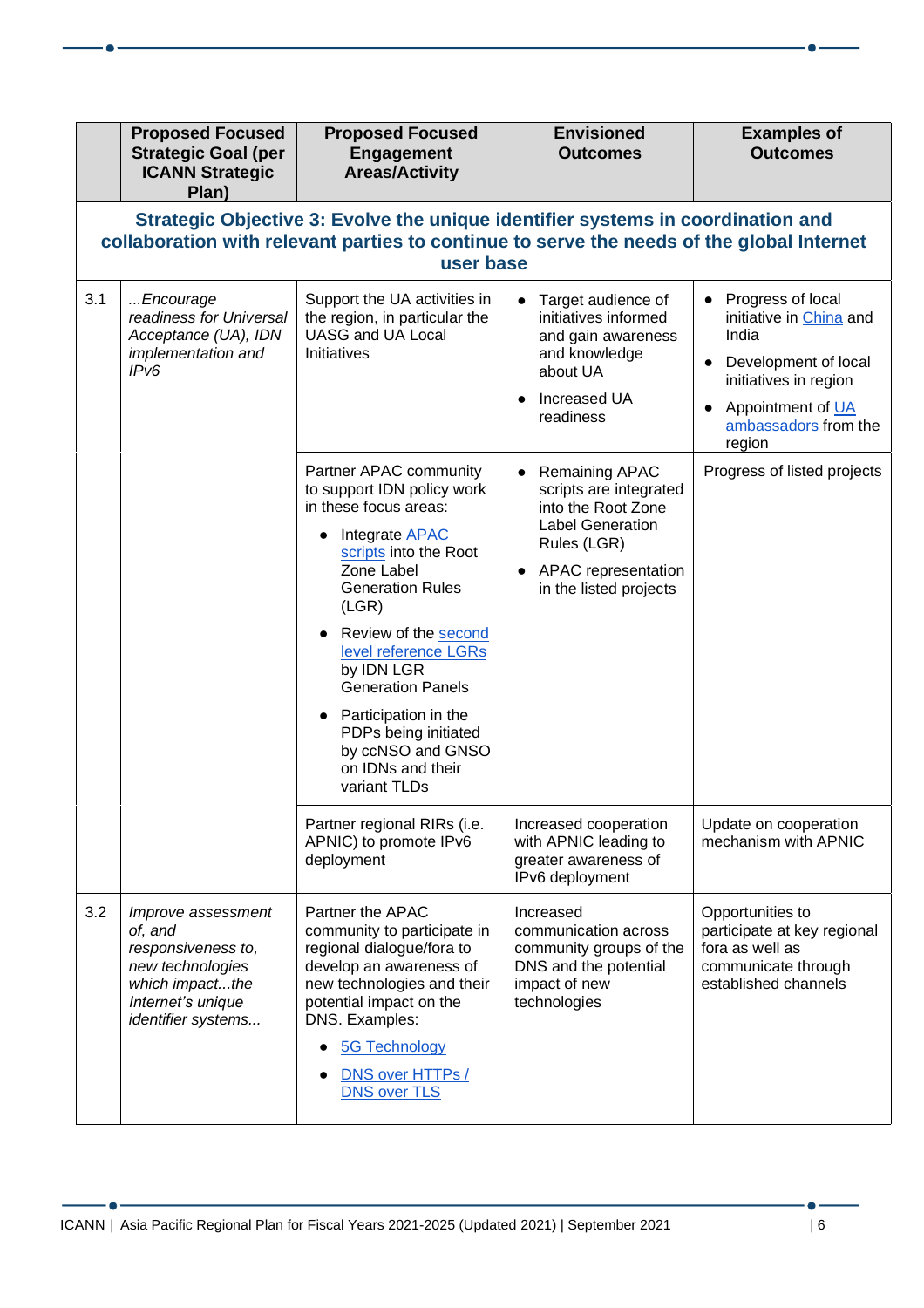|     | <b>Proposed Focused</b><br><b>Strategic Goal (per</b><br><b>ICANN Strategic</b><br>Plan)                                                                                                                 | <b>Proposed Focused</b><br><b>Engagement</b><br><b>Areas/Activity</b>                                                                                                                              | <b>Envisioned</b><br><b>Outcomes</b>                                                                                                                                                                                                                                      | <b>Examples of</b><br><b>Outcomes</b>                                                                                                                                                                                                                                                                     |  |
|-----|----------------------------------------------------------------------------------------------------------------------------------------------------------------------------------------------------------|----------------------------------------------------------------------------------------------------------------------------------------------------------------------------------------------------|---------------------------------------------------------------------------------------------------------------------------------------------------------------------------------------------------------------------------------------------------------------------------|-----------------------------------------------------------------------------------------------------------------------------------------------------------------------------------------------------------------------------------------------------------------------------------------------------------|--|
| 3.4 | Support the continued<br>evolution of the<br>Internet's unique<br>identifier systems with<br>a new round of gTLDs                                                                                        | Promote IDNs and<br>Universal Acceptance in<br>preparation for a new round<br>of gTLDs                                                                                                             | Increased<br>communication of new<br>gTLDs and IDNs in the<br>wider APAC community                                                                                                                                                                                        | Opportunities to inform<br>the wider APAC<br>community IDNs and UA                                                                                                                                                                                                                                        |  |
|     | Strategic Objective 4: Address geopolitical issues impacting ICANN's mission to ensure a<br>single and globally interoperable Internet                                                                   |                                                                                                                                                                                                    |                                                                                                                                                                                                                                                                           |                                                                                                                                                                                                                                                                                                           |  |
| 4.1 | further developing<br>early warning systems<br>such as ICANN org's<br>Legislative and<br>Regulatory<br><b>Development Reports</b>                                                                        | Partner the APAC<br>community to detect and<br>monitor legislative<br>initiatives that could impact<br>ICANN's mission or<br>operations                                                            | Established (formal or<br>informal) network of<br>relevant stakeholders<br>share information on<br>legislative initiatives that<br>could impact ICANN's<br>mission or operations                                                                                          | Opportunities to<br>$\bullet$<br>facilitate dialogue on<br>legislative initiatives in<br>the region (with<br>potential impact to<br>ICANN's mission)<br>Opportunities to<br>contribute to detecting<br>and monitoring<br>legislative initiatives<br>that could impact<br>ICANN's mission or<br>operations |  |
| 4.2 | Continue to build<br>alliances with the<br>region's Internet<br>ecosystem and<br>beyond to raise<br>awareness of and<br>engage with global<br>stakeholders about<br>ICANN's mission and<br>policy making | Foster relationships with<br>industry, regulators/policy<br>makers, and end-users to<br>inform about the Internet's<br>unique identifier systems,<br>and ICANN's role in the<br>Internet ecosystem | Relevant stakeholders<br>are informed on how the<br>Internet works, and<br>ICANN's remit amongst<br>relevant stakeholders,<br>resulting in increased<br>understanding and trust<br>in ICANN and its ability<br>to coordinate the<br>Internet unique<br>identifiers system | Opportunities to inform<br>relevant stakeholders on<br>aforementioned topics at<br>key regional fora as well<br>as established channels                                                                                                                                                                   |  |

 $\bullet$  -